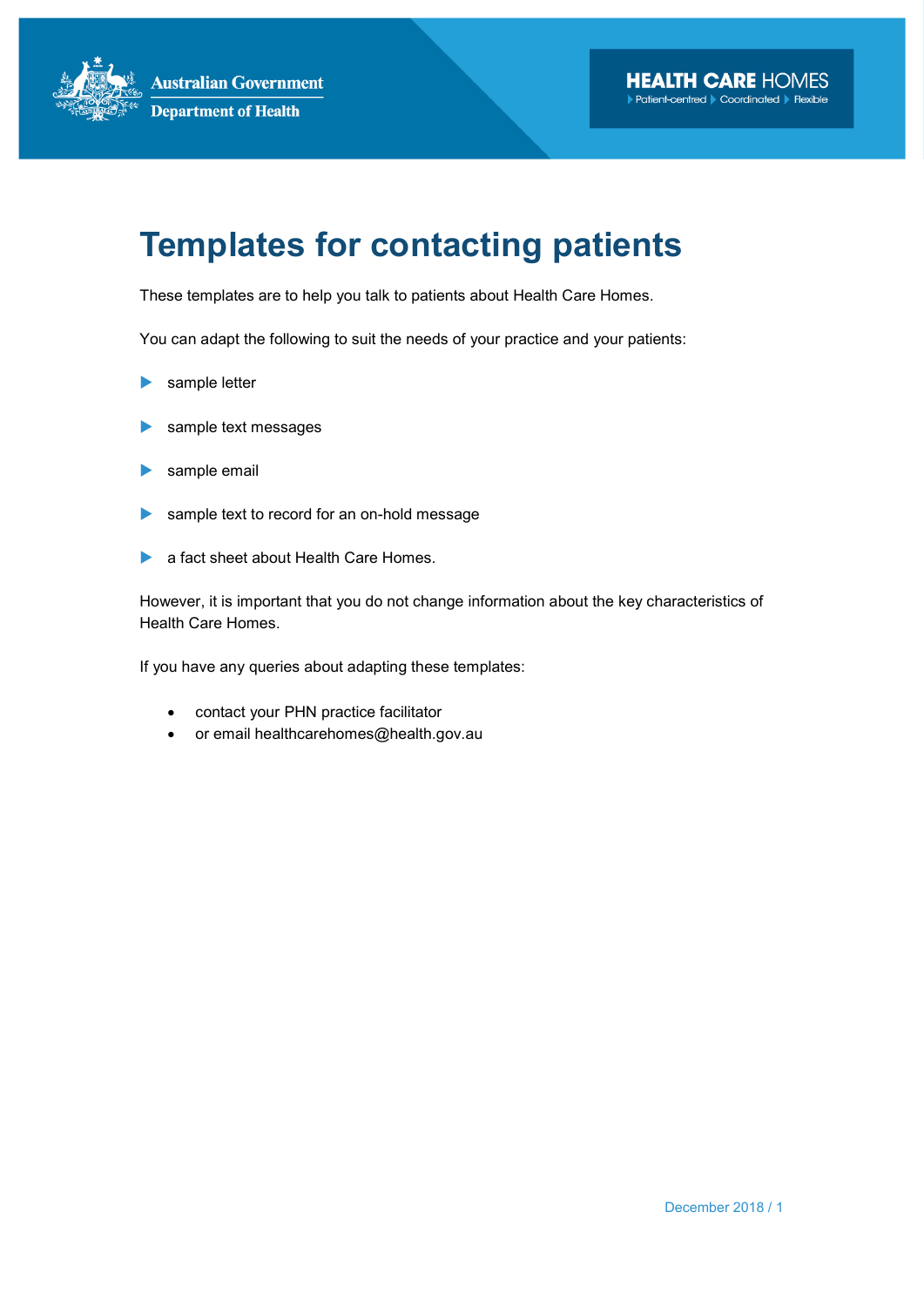### 1. Sample letter

Your practice may choose to contact eligible Health Care Homes' patients via letter. Here is a sample letter for you to use.

> [Optional, insert clinician name] **Ilnsert practice name** Practice address]

 [Insert patient full name Patient address]

Dear *[title and patient surname]*,

We would like to invite you to join a new program called Health Care Homes.

### What is a Health Care Home?

Health Care Homes is an Australian Government-funded initiative.

Our practice is one of approximately 170 Health Care Homes taking part in this trial program that runs until June 2021.

As a Health Care Home we will be providing patients who have chronic and complex health conditions with more flexible and tailored care. Complex conditions include long-term conditions such as diabetes, arthritis, heart and lung conditions. [Optional: add information about anything else your practice will do as a Health Care Home.]

### What are the benefits?

We are contacting you because we think the Health Care Homes' model of care could be beneficial for you. Here are some of the benefits:

- $\blacktriangleright$  Your doctor and care team  $-$  you can choose the doctor you currently see to lead a care team. This care team will work with you to look after your health and address any concerns you have. The care team might include your doctor, the practice nurse and medical assistant. [Amend this description of the care team as required for your practice.]
- A shared care plan a shared care plan will be developed with you to help set your health goals; and a way of achieving them. It will help us keep an eye on all your conditions and your care.
- Convenience you can talk to a member of your care team, without always having to make an appointment with your doctor. We might call or email you about your care; and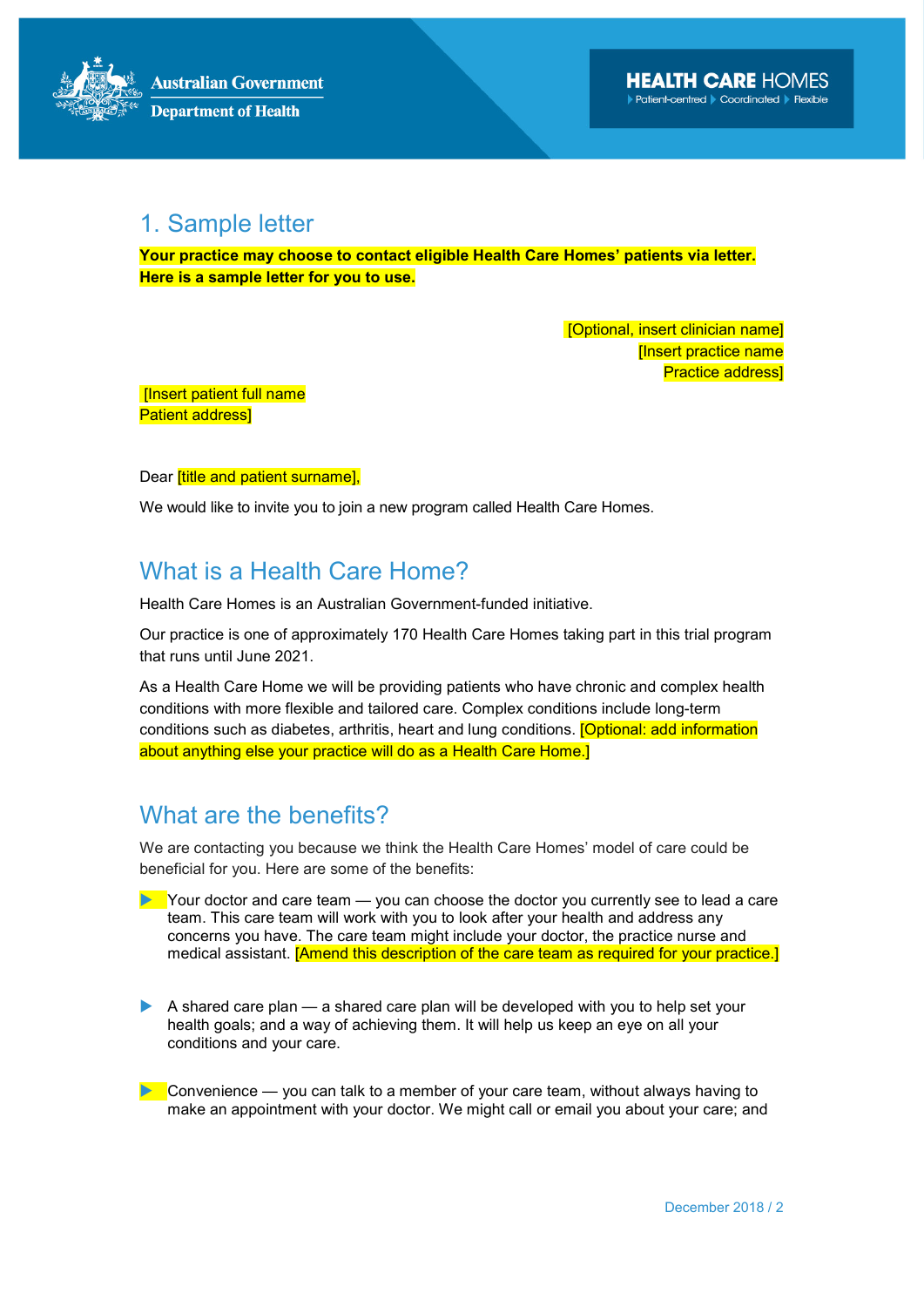

sometimes you might only need to see another member of your care team such as the practice nurse. [Optional: We may also provide telehealth consultations.]

# What do I do now?

If you would like to know more, call the practice on *[insert best contact number here]* to make an appointment for an introductory consultation. This appointment may take 30-45 minutes.

At this consultation, you can ask questions about Health Care Homes and we will also confirm that you are eligible for the program.

[Optional: insert information indicating that this will be a long consultation, which is MBS billed. When they call, the patient should tell the receptionist that they are booking a Health Care Homes' consultation.]

[Optional: your practice may wish to include some information about how Health Care Homes patients will be billed once enrolled.]

# Do I have to join Health Care Homes?

No. Joining Health Care Homes is voluntary. However, we are contacting you because we think the Health Care Homes model of care could be beneficial for you.

# More information

Enclosed is a brochure/factsheet about Health Care Homes. Please take the time to read it. [Reminder: include attach/brochure or fact sheet. Fact sheet is on page 7-8 of this document]

You can also go to the Health Care Homes' website to find out more:

health.gov.au/healthcarehomes-consumer

Yours sincerely,

Clinician/practice sign off here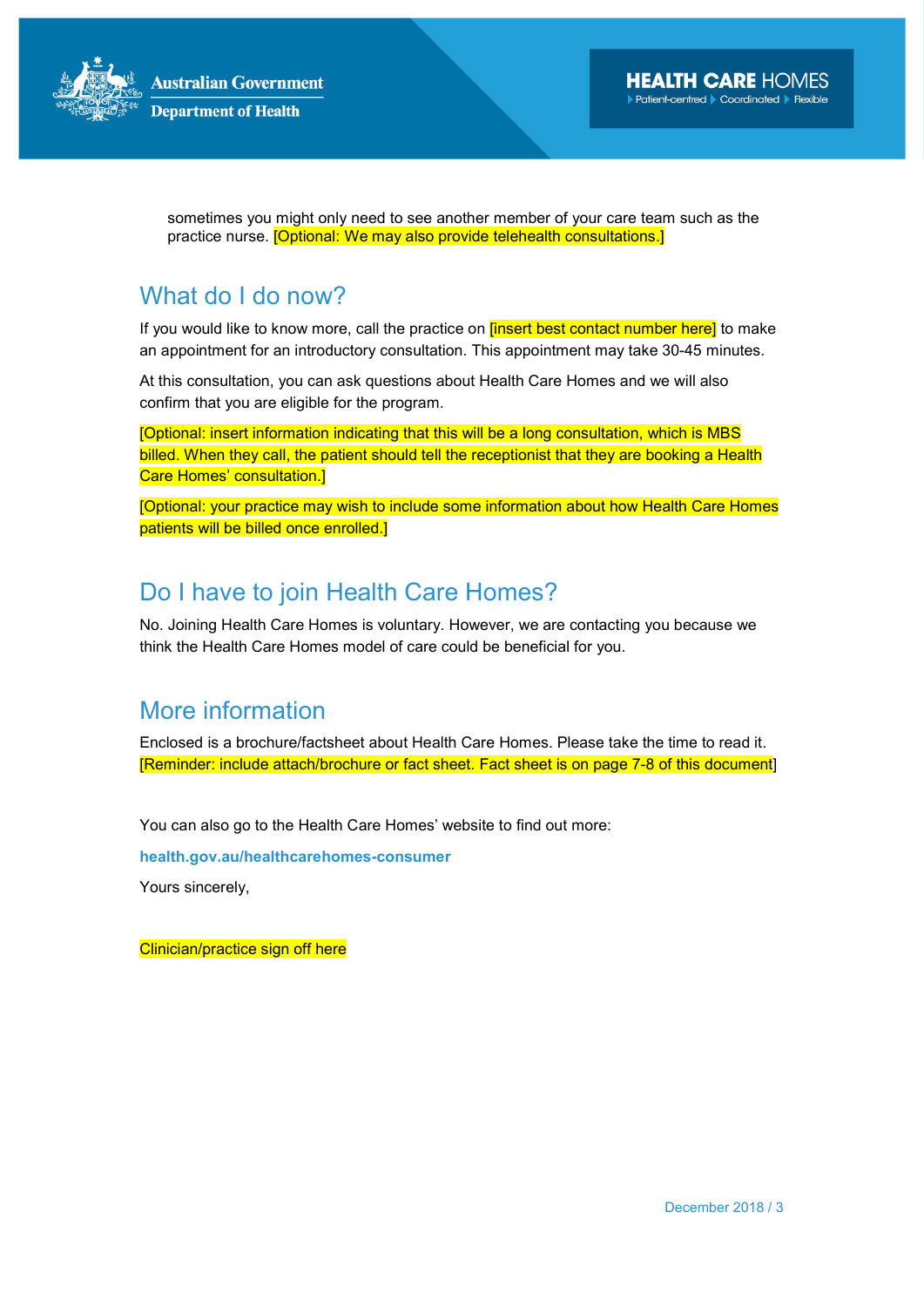# 2. Sample text messages

Your practice may contact eligible Health Care Homes' patients via mobile phone SMS. Here are some sample SMSs for you to use.

You can add website links or attach documents such as the fact sheet (pp7-8 of this document) to any SMS.

#### SMS 1

Dear *[first name of patient]*, you may be eligible to participate in a new program for people with chronic and complex health conditions. Call our practice on *[insert practice number]* and ask about Health Care Homes.

#### SMS 2

Hi [insert name of patient], we think you might benefit from the Health Care Homes' initiative and we are looking for participants. Reply YES if you want to hear more, or phone us to make an appointment *[insert practice phone number]* and we can check if you're eligible.

#### SMS 3 (follow up SMS1 or SMS2)

Dear linsert first name of patient], your appointment with [name of practice/doctor} is scheduled for [insert date and time] to talk about Health Care Homes. [Your doctor/nurse] will talk to you about the program and confirm your eligibility. If you need to cancel or reschedule please call the surgery on [insert surgery phone number].

#### SMS 4

Dear *[insert first name of patient]*, as a regular at our practice, we would like to talk to you about joining a new program that offers flexible, tailored care for people with chronic conditions, such as diabetes, arthritis or other conditions. It's called Health Care Homes. For an appointment to discuss, please call the practice on [insert practice phone number] or reply YES if you want to be sent more information.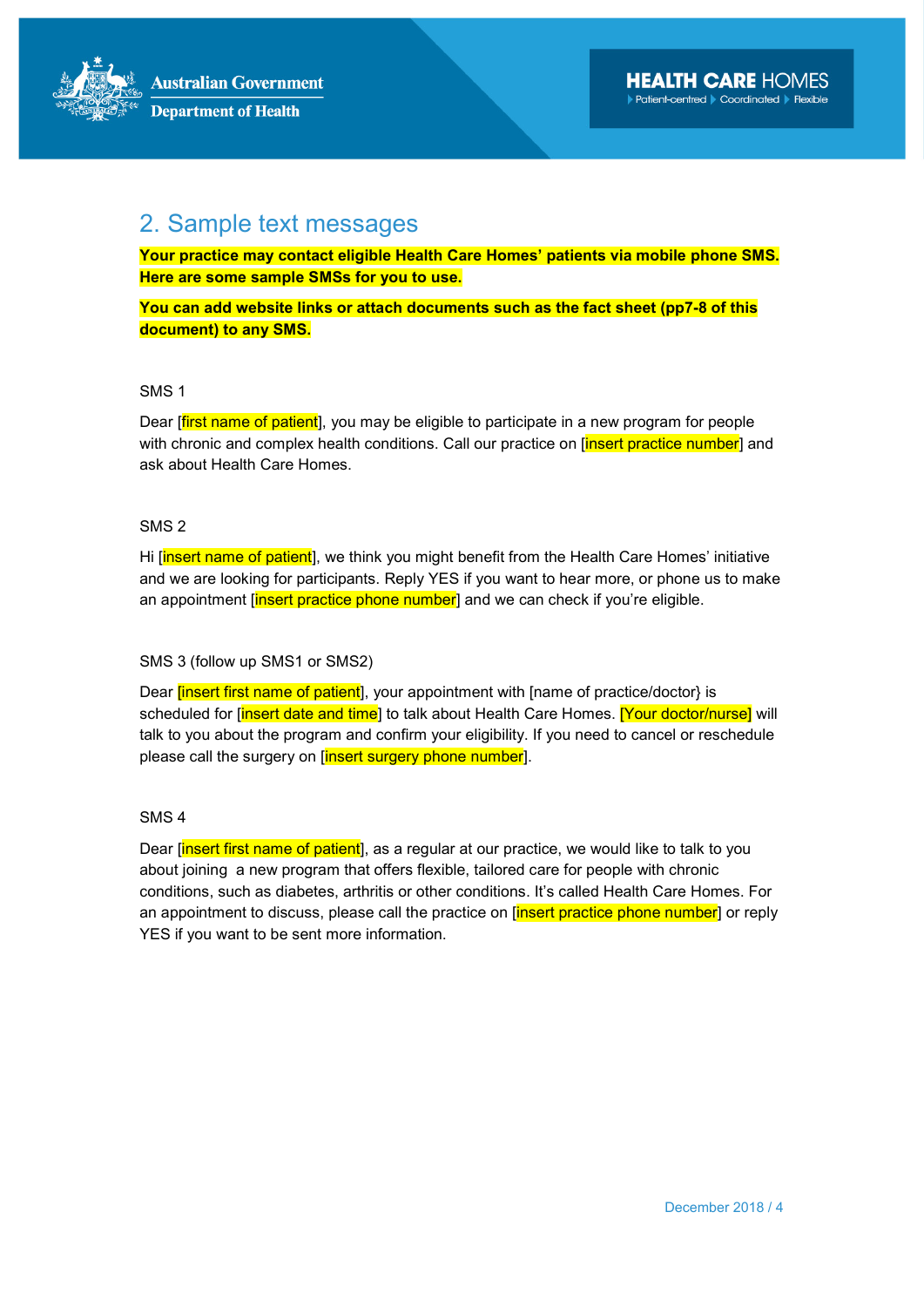## 3. Sample email

Your practice may choose to contact eligible Health Care Homes' patients via email. Here is a sample email for you to use.

Subject line: new program for people with chronic health conditions ― invitation to participate

Dear [insert patient name],

I am contacting you because I think you may be eligible to participate in a new governmentfunded program we are taking part in ― Health Care Homes.

Health Care Homes is for patients who have chronic health conditions.

This could be anything from diabetes, to a heart or lung condition. Health Care Homes provides us with more resources to help coordinate your health care.

Health Care Homes will run for two years. It is based in our practice and you can see your usual GP, or if you prefer another one of our GPs.

It will also allow you to see the practice nurse or another member of a care team which will work with you. You won't always have to book in to see your GP if you don't need to.

It will give us more flexibility in the way we can care for your health conditions.

To find out more, you can call and make an appointment at the surgery or you can reply to this email.

A fact sheet about Health Care Homes is attached. **[Don't forget to attach the fact sheet.**]

Kind regards

Clinician/practice sign off here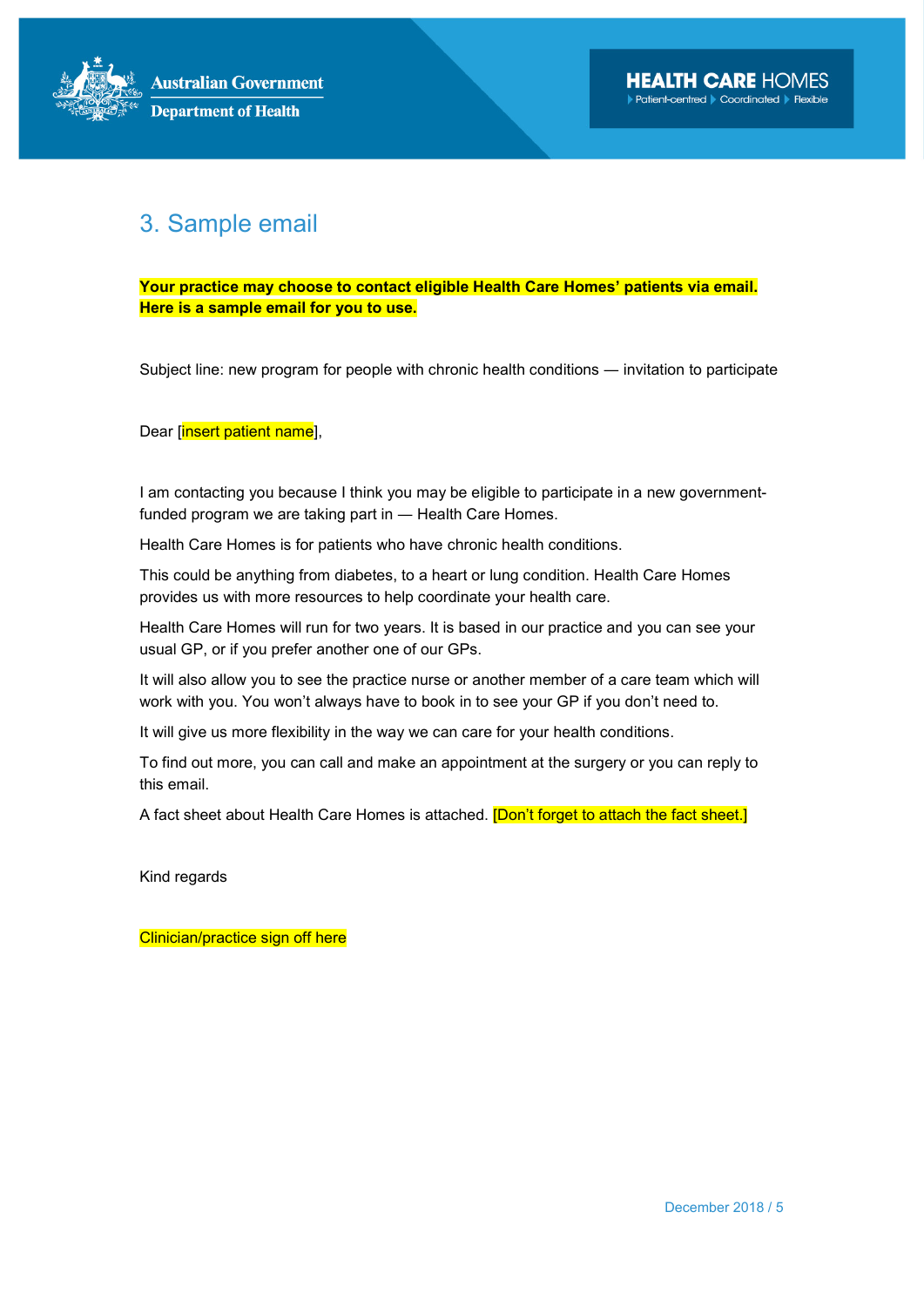# 4. Sample text for practice on-hold message

You can adapt and then record this text for a message which callers to your practice will hear if they are put on hold:

"There is new national program for people with chronic – or long-term ― health conditions and this practice is taking part in it.

"It's called Health Care Homes.

"Health Care Homes is about providing a coordinated health care package tailored to the needs of people with chronic conditions.

"If you would like to know more, ask **[our receptionist/your doctor/your Aboriginal** health worker] about Health Care Homes."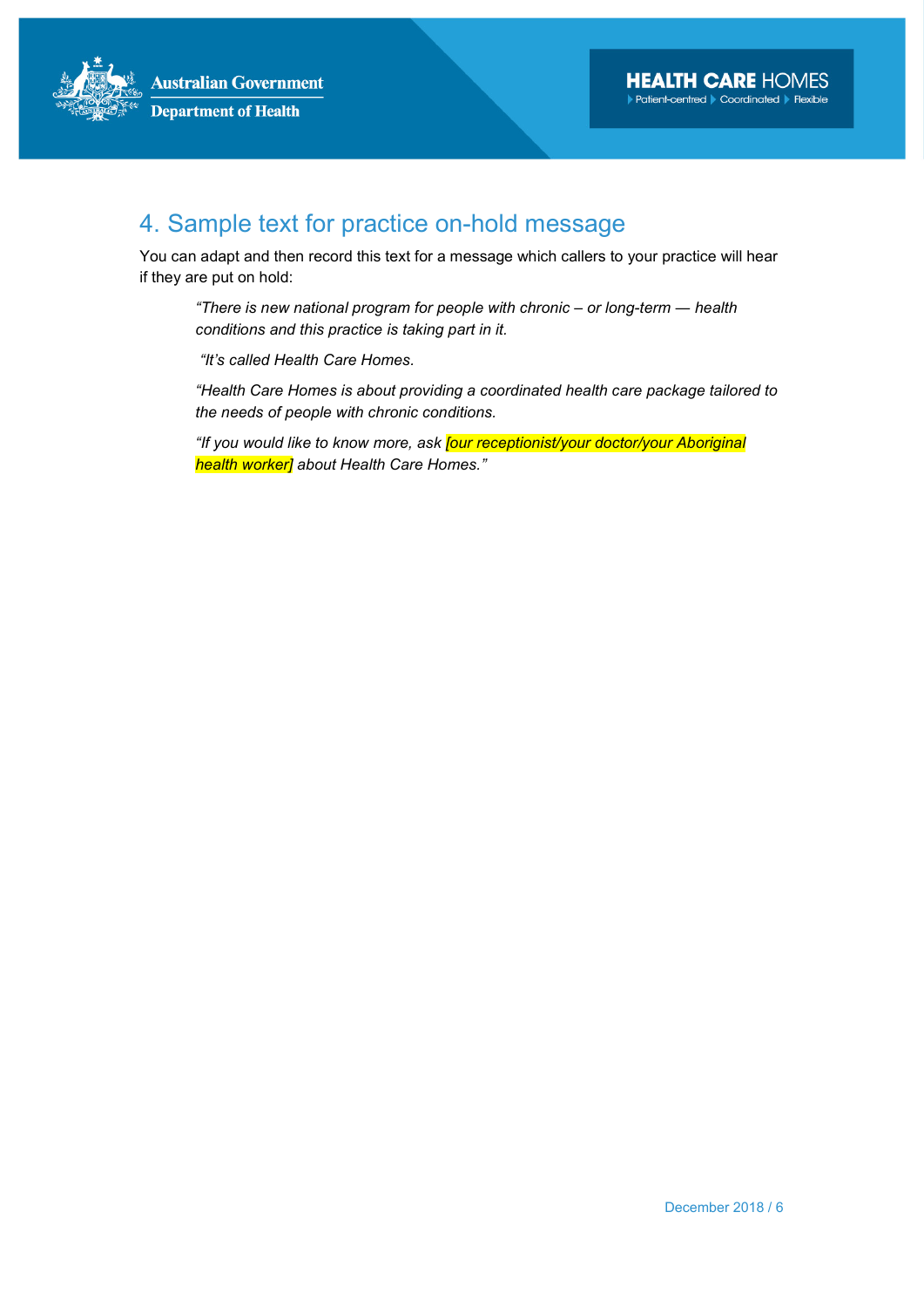# 5. Fact sheet: add this fact sheet to any of your communications with patients

### What is a Health Care Home?

Health Care Homes is an Australian Government-funded initiative.

Our practice has been selected as one of about 170 Health Care Homes taking part in this trial program that runs until June 2021.

As a Health Care Home we will be asking some of our patients with chronic conditions to participate in the program. Chronic conditions include long-term conditions such as diabetes, arthritis, heart and lung conditions.

Being a Health Care Home gives us more flexibility and allows us to give our patients with chronic conditions more coordinated and individualised care.

[Optional: add information about anything else your practice will do as a Health Care Home.]

### What are the benefits?

We are contacting you because we think Health Care Homes could be beneficial for you. Here are some of the benefits:

- Access to a care team— each Health Care Home patient has their own care team, led by their GP. We will work together to help you look after your health and help address your concerns.
- A shared care plan a shared care plan will be developed with you to help set your health goals; and a way of achieving them. It will help us keep an eye on all your conditions and your care needs. This plan is also shared with all the other health providers you see.
- Your health, your doctor you choose one of the GPs at this practice as your preferred doctor. You can choose the doctor you currently see. This doctor leads your care team and will oversee your care.
- Convenience you can talk to someone from your care team, without always having to make an appointment with your doctor. We might call or email you about your care; and sometimes may only need to see another member of your care team, such as the practice nurse.